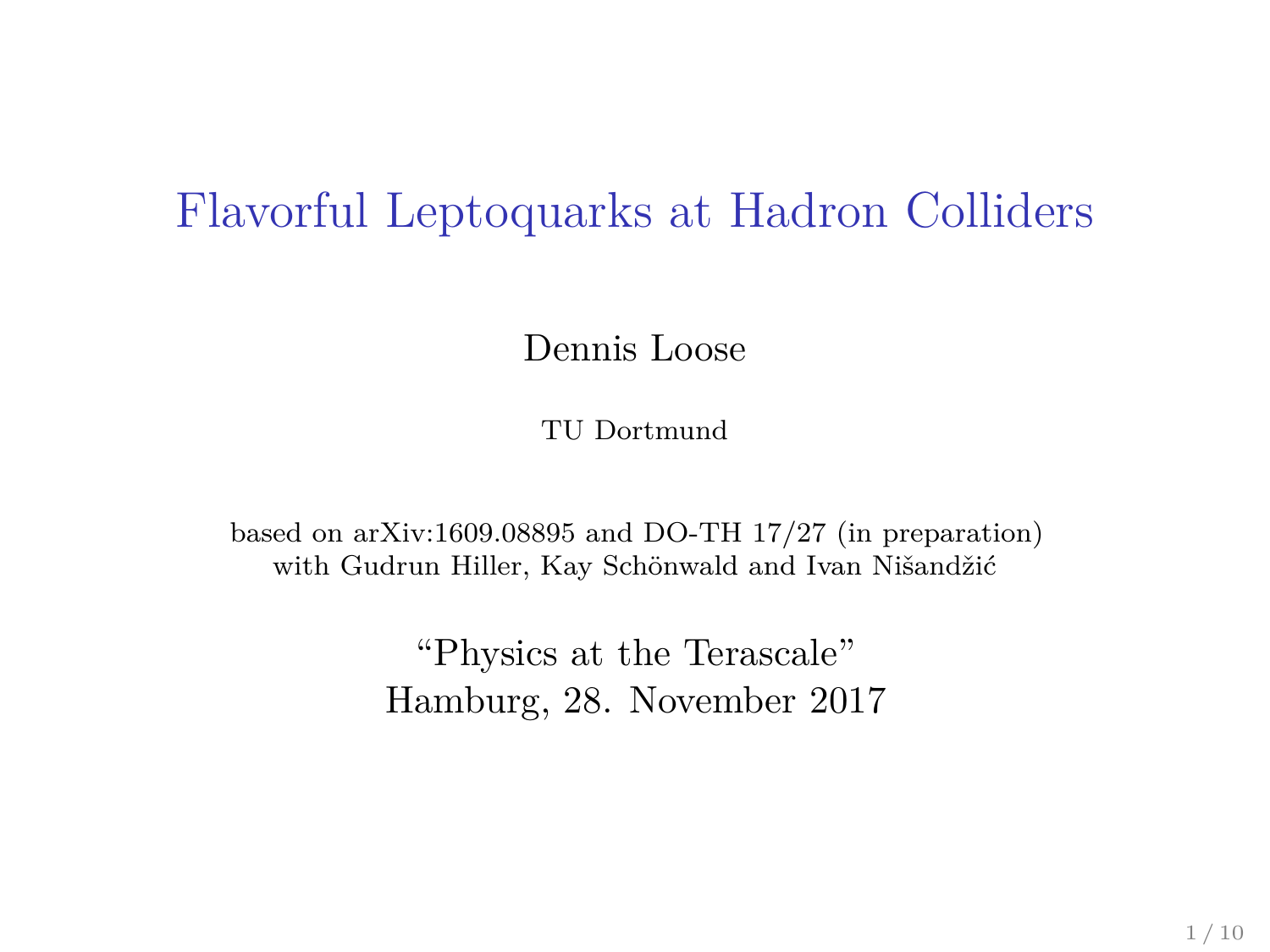## Motivation

► Experimental data shows several anomalies in *B*-decays

$$
\blacktriangleright R_{D^{(*)}} = \frac{\mathcal{B}(\bar{B} \to D^{(*)}\tau\bar{\nu})}{\mathcal{B}(\bar{B} \to D^{(*)}\tau\bar{\nu})} \text{ (3.9\sigma, [BaBar, Belle, LHCb])}
$$

▶ 
$$
R_{K^{(*)}} = \frac{\mathcal{B}(\bar{B} \to \bar{K}^{(*)}\mu^+\mu^-)}{\mathcal{B}(\bar{B} \to \bar{K}^{(*)}e^+e^-)}
$$
 (2.6 $\sigma$ , [LHCb] )

- $\triangleright$  Anomalies involve leptons and quarks ⇒ Popular approach: Leptoquark models [Bečirević, Fajfer, Košnik et al. + many more]
- $\triangleright$  Anomalies hint at lepton non-universality and involve various quark flavors
	- $\Rightarrow$  Satisfying explanation requires a model of flavor
- $\Rightarrow$  Study leptoquarks in flavor models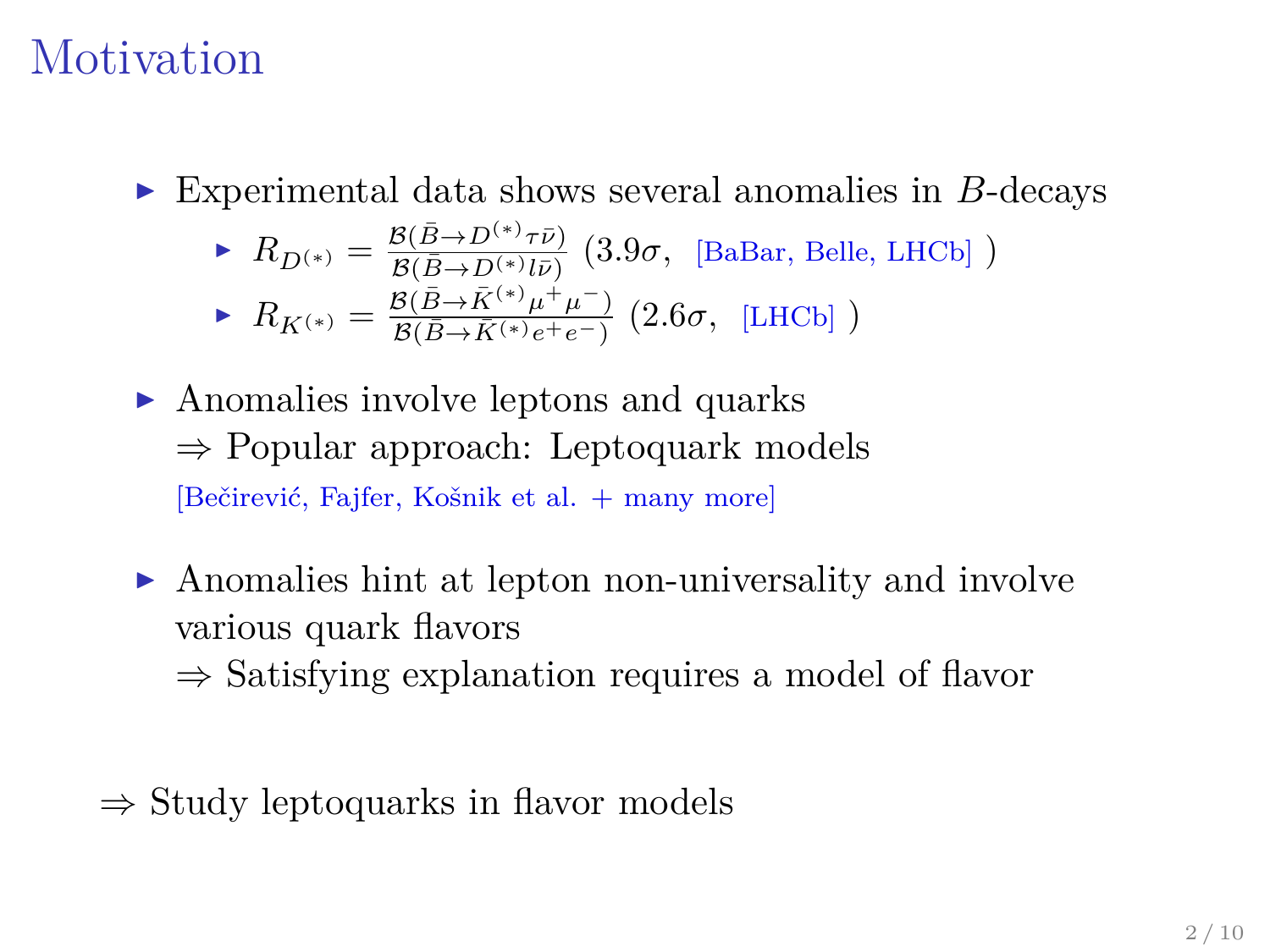## Leptoquark models

$$
\mathcal{L}_{\text{LQ}} \sim \lambda \bar{Q} L \phi
$$
  

$$
\Rightarrow \mathcal{L}_{\text{eff}} \supset \frac{\lambda \lambda^*}{M_\phi^2} [\bar{q} \Gamma q] [\bar{\ell} \Gamma \ell]
$$



- $\triangleright$  Leptoquark  $\phi$  couples to quarks and leptons
- $\triangleright$  Coupling  $\lambda$ :  $3 \times 3$  matrix in flavor space columns  $\rightarrow$  lepton gen., rows  $\rightarrow$  quark gen.

⇒ Contributions to various sectors (depends on the explicit LQ model)

Charm FCNCs, Kaon decays, . . .

$$
\lambda = \frac{\begin{pmatrix} \lambda_{11} & \lambda_{12} & \lambda_{13} \\ \lambda_{21} & \lambda_{22} & \lambda_{23} \\ \lambda_{31} & \lambda_{32} & \lambda_{33} \end{pmatrix}} R_{D^{(*)}}
$$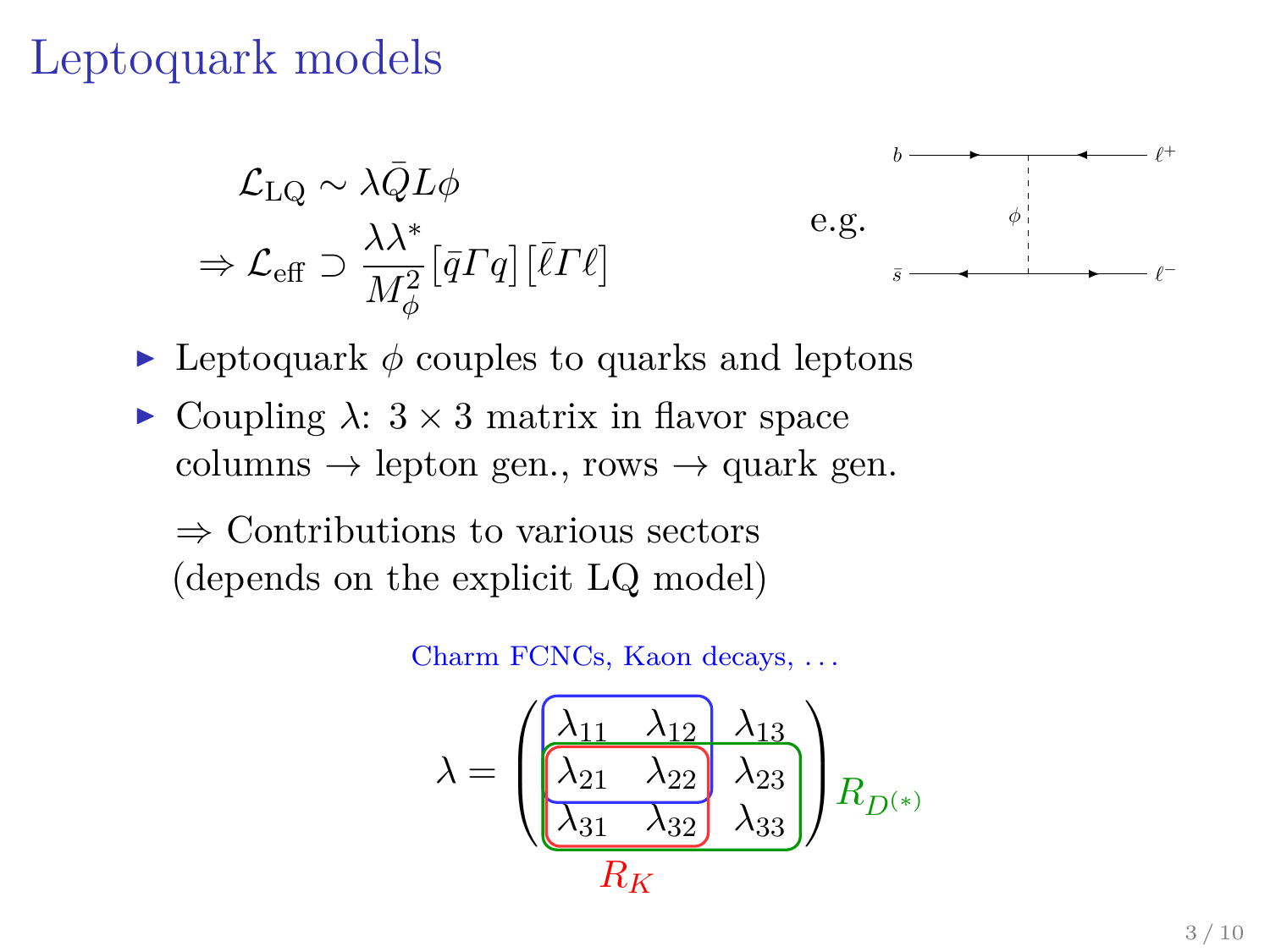#### Flavor models

Goal Model (hierarchies of) masses and mixing of quarks and leptons

Approach Modification of Yukawa interactions

$$
\mathcal{L}_{\rm mass}=-y_{ij}H\bar{\psi}^i_L\psi^j_R
$$

- $\triangleright$  Replace hierarchical Yukawa couplings with  $\mathcal{O}(1)$  couplings
- **►** Introduce flavon field *θ* with VEV  $\frac{\langle θ \rangle}{\Lambda} \sim ε \sim 0.2$
- If Use a flavor symmetry (e.g.  $U(1)_{\text{FN}}$ ) and appropriate charges or representations to generate the desired hierarchy by multiple insertions of the flavon field

$$
\mathcal{L}_{\rm mass} = -y_{ij}^\prime \left(\frac{\theta}{A}\right)^{n_{ij}} H \bar{\psi}_L^i \psi_R^j
$$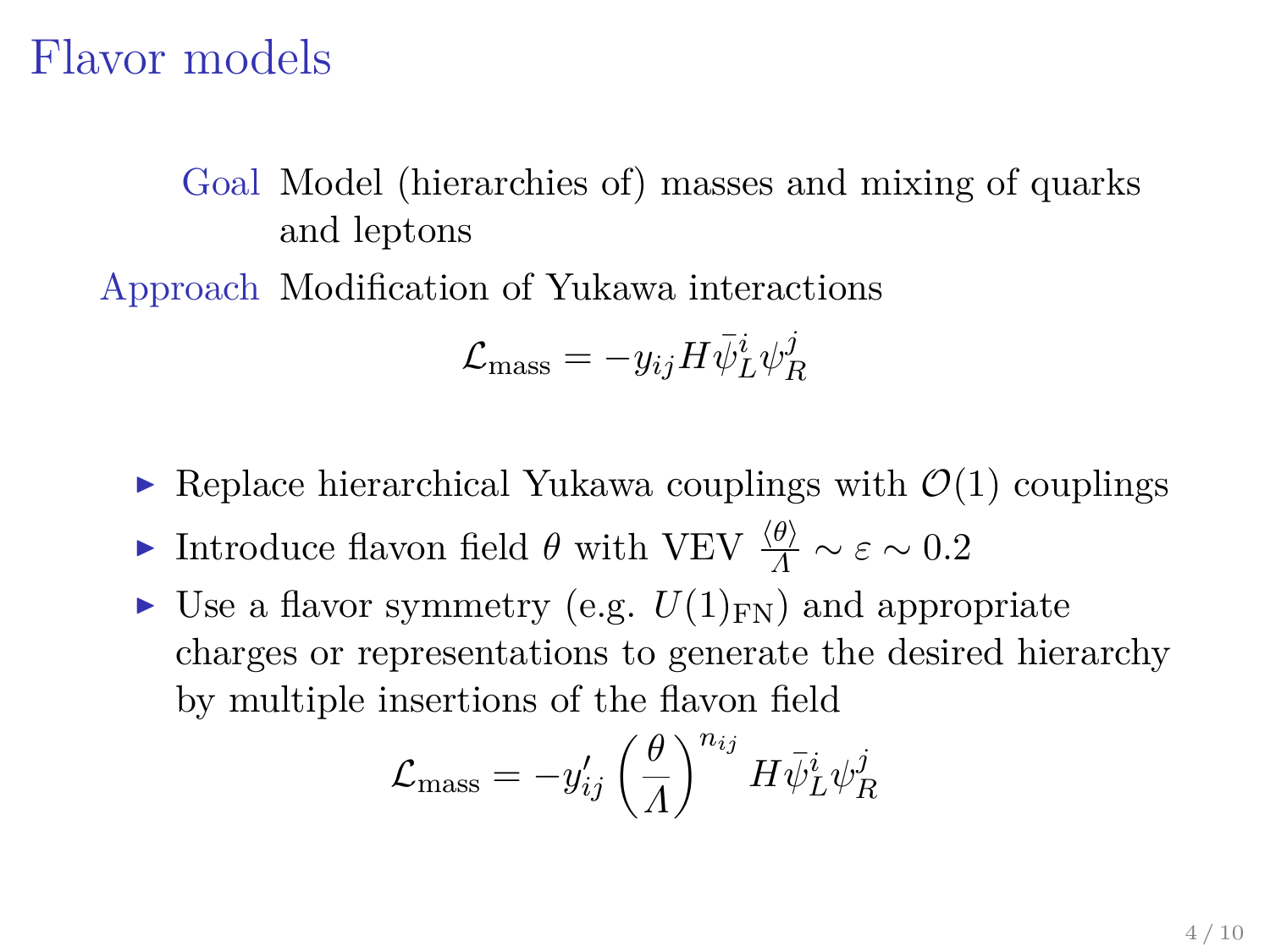## Flavor Models

|  |  | $\parallel L \parallel e_{\rm R}$ $\mu_{\rm R}$ $\tau_{\rm R} \parallel \varphi_{\ell}$ $\varphi_{\nu} \parallel \xi$ $\xi'$ |  |  |                                                                                                                               |
|--|--|------------------------------------------------------------------------------------------------------------------------------|--|--|-------------------------------------------------------------------------------------------------------------------------------|
|  |  |                                                                                                                              |  |  | $A_4 \parallel 3 \parallel 1 \parallel 1' \parallel 1'' \parallel 3 \parallel 3 \parallel 1 \parallel 1' + \text{FN charges}$ |
|  |  | $Z_3$    1   1   1   1   0   2   2   2                                                                                       |  |  |                                                                                                                               |
|  |  |                                                                                                                              |  |  | [Altarelli, Feruglio (arXiv:hep-ph/0504165), Varzielas, Pidt (arXiv:1211.5370)]                                               |

► Flavons acquire VEVs in special directions to shape the mixing in the neutrino sector:  $\langle \varphi_{\ell} \rangle \sim (1, 0, 0), \langle \varphi_{\nu} \rangle \sim (1, 1, 1)$ 

Consequences for LQ coupling matrices

**I** Isolation of lepton generations – e.g. if  $[\phi]_{A_4} = 1^{\prime\prime}$ 

$$
\mathcal{L}_\mathrm{LQ} \supset \bar{Q}[\varphi_\ell L]'\phi
$$

isolates muons

- ► Rows of LQ coupling matrices are suppressed by the FN charges of the quarks
- $\triangleright$  Couplings to lepton doublets are suppressed relative to the singlet couplings by one VEV  $_{5/10}$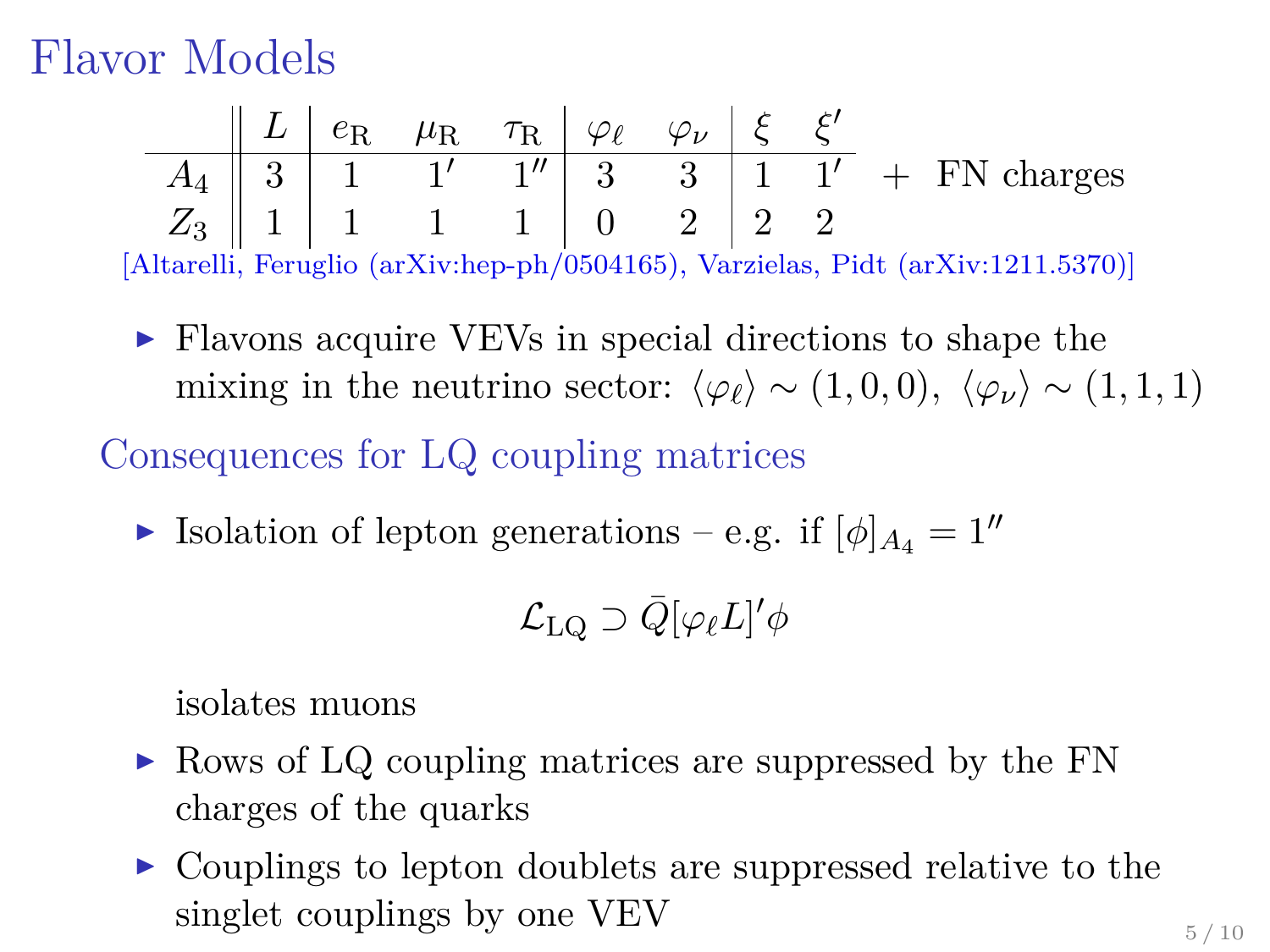## Benchmark scenario for *R<sup>K</sup>*

Model independent global fits including additional observables  $(P'_5, \ldots)$  favor SM-like BSM contribution in muons only:

$$
C_9^{\mu} = -C_{10}^{\mu} \sim -0.6
$$

- $\triangleright$  Can be realized in several LQ Models  $(S_3, V_1, V_3)$  $\rightarrow$  generic  $\mathcal{O}(1)$  couplings point to  $M_{\text{LO}} \sim 30 \text{ TeV}$
- $\triangleright$  Upper limit on  $M_{\text{LO}}$  from  $B_s$ -mixing  $\sim 50 \,\text{TeV}$
- <sup>I</sup> Flavor patterns demand *M*LQ ∼ few TeV due to suppressed couplings Simplified scenario:

$$
\lambda_s = \lambda_0 \begin{pmatrix} 0 & 0 & 0 \\ * & \varepsilon^2 & * \\ * & 1 & * \end{pmatrix}
$$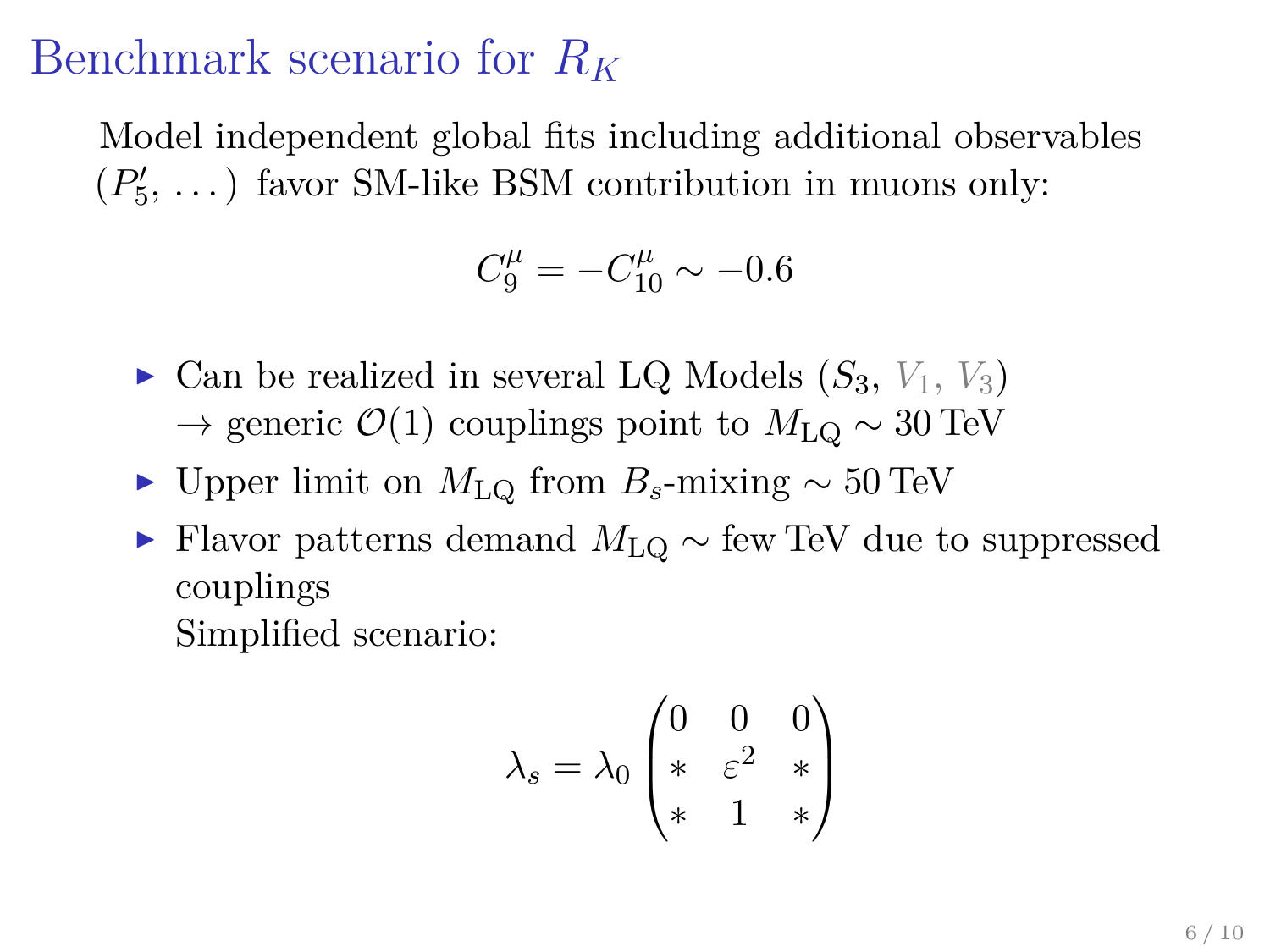# Collider Signatures



 $\sigma(pp \to q^\prime \ell^\prime \bar{\ell}) \sim \sigma(pp \to \phi \ell) \mathcal{B}(\phi \to q^\prime \ell^\prime) \propto |\lambda|^2$ 

- $\triangleright$  Single production cross section is sensitive to  $\lambda$  and its flavor structure
- $\triangleright$  Flavor pattern  $\rightarrow$  dominance of 3rd quark generation
- $\triangleright$  *R<sub>K(\*)</sub>* emphasizes *bµµ* final states
- $\triangleright$  Other possible final states  $(t\mu\nu, \mu\mu, b\nu\nu)$  are more challenging
- $\triangleright$  Resonance in *b<sub>µ</sub>* invariant mass spectrum at  $M_{\text{LO}}$ (work in progress)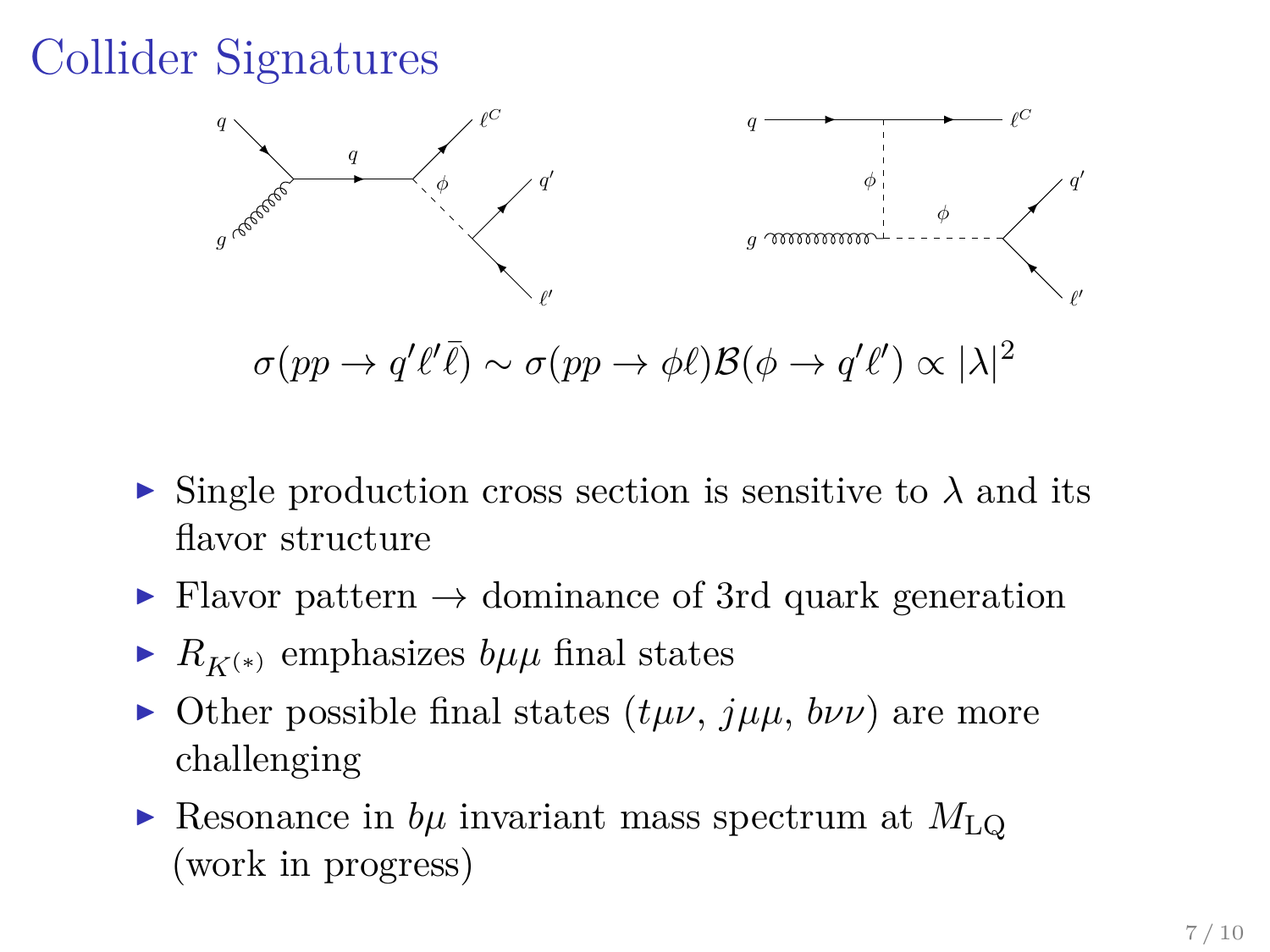Production of Flavorful LQs at the LHC (Preliminary)

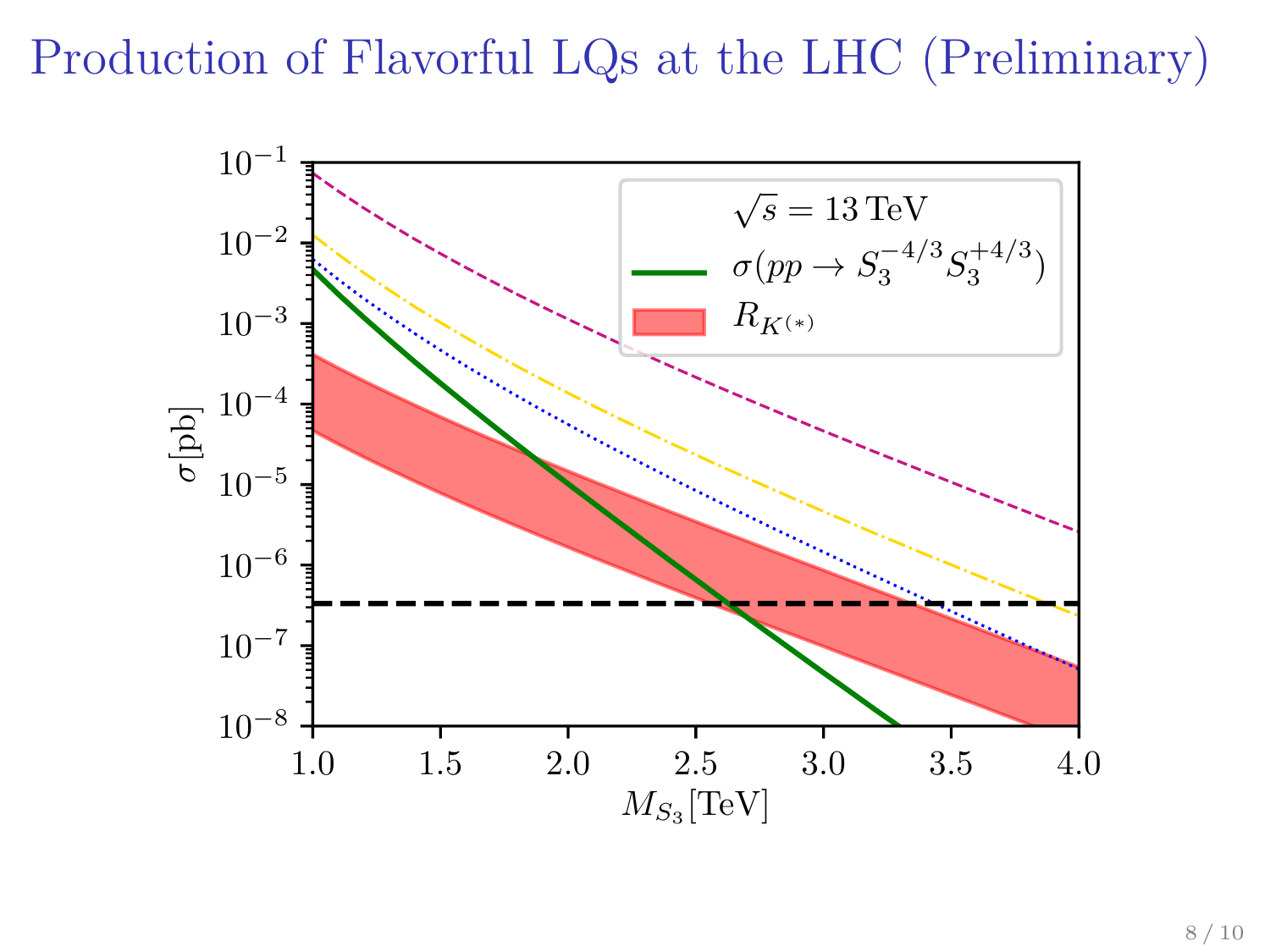# Production of Flavorful LQs at the HL-LHC (Preliminary)